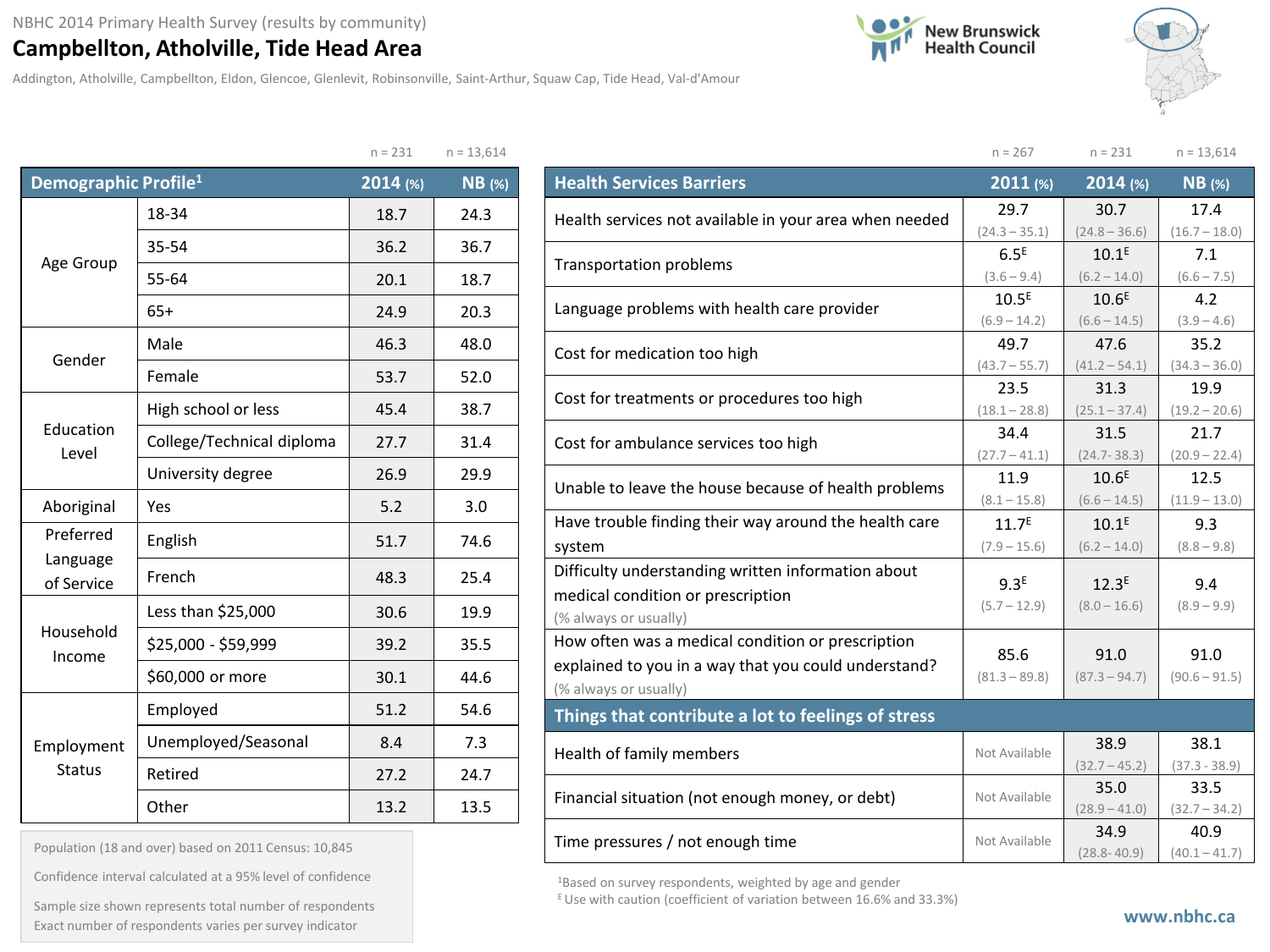## **Campbellton, Atholville, Tide Head Area**

 $\uparrow$  = Higher than 2011 results

 $\mathbf{\Psi}$  = Lower than 2011 results

Exact number of respondents varies per survey indicator.

| - - - |  |  |
|-------|--|--|

 $(60.8 - 62.4)$ 

 $(26.2 - 27.7)$ 

 $(16.8 - 18.0)$ 

 $(14.3 - 15.5)$ 

 $(15.8 - 17.0)$ 

 $(13.5 - 14.6)$ 

 $(10.1 - 11.2)$ 

 $(11.3 - 12.4)$ 

|                                                                       | $n = 267$           | $n = 231$               | $n = 13,614$            |                                                                                                                      | $n = 267$               | $n = 231$               | $n = 231$    | $n = 13,614$            |
|-----------------------------------------------------------------------|---------------------|-------------------------|-------------------------|----------------------------------------------------------------------------------------------------------------------|-------------------------|-------------------------|--------------|-------------------------|
| <b>Health Profile</b>                                                 | $2011$ (%)          | $2014$ (%)              | $NB$ (%)                | <b>Chronic Health</b>                                                                                                |                         |                         |              |                         |
| Self-rated Health (% very good or excellent)                          | 50.9                | 46.9                    | 50.5                    | Conditions <sup>1</sup>                                                                                              | $2011$ (%)              | $2014$ (%)              | $2014^2$ (#) | $NB$ (%)                |
|                                                                       | $(44.9 - 56.9)$     | $(40.5 - 53.2)$         | $(49.6 - 51.3)$         | One or more chronic                                                                                                  | 60.1                    | 65.7                    |              | 61.6                    |
| Self-rated mental or emotional health                                 | Not Available       | 67.9                    | 65.4                    | health conditions <sup>3</sup>                                                                                       | $(54.2 - 66.0)$         | $(59.7 - 71.8)$         | 7,130        | $(60.8 - 62.4)$         |
| (% very good or excellent)                                            |                     | $(62.0 - 73.9)$         | $(64.6 - 66.2)$         |                                                                                                                      | 33.0                    | 32.3                    |              | 27.0                    |
| "My health largely depends on how well I take<br>50.0<br>43.8<br>55.2 | High blood pressure | $(27.4 - 38.5)$         | $(26.3 - 38.3)$         | 3,501                                                                                                                | $(26.2 - 27.7$          |                         |              |                         |
| care of myself" (% strongly agree)                                    | $(44.0 - 56.0)$     | $(37.5 - 50.2)$         | $(54.4 - 56.0)$         | Arthritis                                                                                                            | 18.3                    | 21.2                    | 2,299        | 17.4                    |
| Number of prescription medications taken on a                         | 17.1                | 22.1                    | 15.2                    |                                                                                                                      | $(13.7 - 22.9)$         | $(16.0 - 26.4)$         |              | $(16.8 - 18.0$          |
| regular basis $3$ (% 6 or more)                                       | $(11.8 - 22.4)$     | $(15.7 - 28.6)$         | $(14.5 - 15.9)$         | Depression                                                                                                           | 12.2                    | 16.8                    | 1,823        | 14.9                    |
| Discuss regularly with a health professional on                       | 32.6                | 27.7                    | 25.4                    |                                                                                                                      | $(8.4 - 16.1)$          | $(12.0 - 21.6)$         |              | $(14.3 - 15.5)$         |
| improving health or preventing illness                                | $(26.7 - 38.5)$     | $(21.9 - 33.6)$         | $(24.7 - 26.1)$         | Gastric Reflux (GERD)                                                                                                | 16.6                    | 16.5                    | 1,785        | 16.4                    |
| (% always or usually)                                                 |                     |                         |                         |                                                                                                                      | $(12.1 - 21.0)$         | $(11.7 - 21.2)$         |              | $(15.8 - 17.0$          |
| How long have you been seeing the same family                         | 76.0                | 75.9                    | 73.0                    | Chronic pain                                                                                                         | 19.5                    | 15.7                    | 1,700        | 14.0                    |
| doctor? (% 5 years or more)                                           | $(70.9 - 81.2)$     | $(70.3 - 81.5)$         | $(72.2 - 73.7)$         |                                                                                                                      | $(14.8 - 24.2)$<br>9.8E | $(11.0 - 20.3)$<br>14.6 |              | $(13.5 - 14.6)$<br>10.7 |
| Are you limited in doing activities because of a                      |                     |                         |                         | <b>Diabetes</b>                                                                                                      | $(6.2 - 13.3)$          | $(10.1 - 19.1)$         | 1,583        | $(10.1 - 11.2)$         |
| physical or mental condition, or a health                             | Not<br>Available    | 20.6<br>$(15.5 - 25.8)$ | 22.1<br>$(21.4 - 22.8)$ |                                                                                                                      | 9.3E                    | $13.4^E$                | 1,450        | 11.8                    |
| problem? (% yes)                                                      |                     |                         |                         | Asthma                                                                                                               | $(5.9 - 12.8)$          | $(9.0 - 17.7)$          |              | $(11.3 - 12.4$          |
| <b>Memory Loss</b>                                                    |                     |                         |                         |                                                                                                                      | 8.2E                    | 11.0 <sup>E</sup>       |              | 8.3                     |
|                                                                       |                     | 11.8 <sup>E</sup>       | 9,9                     | Heart disease                                                                                                        |                         | $(7.0 - 15.0)$          | 1,191        | $(7.9 - 8.8)$           |
| Someone in household has a memory problem                             | Not Available       | $(7.6 - 15.9)$          | $(9.4 - 10.4)$          | Cancer                                                                                                               | 7.2E                    | 10.9 <sup>E</sup>       | 1,185        | 8.3                     |
| that interferes with day to day function                              | Not                 | 7,0 $E$                 | 3,9                     |                                                                                                                      | $(4.2 - 10.3)$          | $(6.9 - 14.9)$          |              | $(7.8 - 8.7)$           |
|                                                                       | Available           | $(3, 8 - 10, 3)$        | $(3,6-4,2)$             | Emphysema or COPD                                                                                                    | 3.8 <sup>E</sup>        | $6.1^E$                 | 664          | 3.0                     |
| <b>Health Behaviours</b>                                              |                     |                         |                         |                                                                                                                      | $(1.5 - 6.1)$           | $(3.1 - 9.2)$           |              | $(2.7 - 3.3)$           |
| Eating fruits and vegetables                                          | Not Available       | 43.4                    | 50.4                    | Stroke                                                                                                               | F                       | F.                      | 362          | 2.5                     |
| (% 5 portions or more a day)                                          |                     | $(37.1 - 49.8)$         | $(49.5 - 51.2)$         |                                                                                                                      |                         |                         |              | $(2.2 - 2.8)$           |
| Moderate or vigorous physical activity                                | Not Available       | 45.3                    | 49.0                    | Mood disorder other                                                                                                  | 3.7 <sup>E</sup>        | F                       | 195          | 3.0                     |
| (% at least 2 % hours a week)                                         |                     | $(38.9 - 51.7)$         | $(48.1 - 49.8)$         | than depression                                                                                                      | $(1.5 - 5.9)$           |                         |              | $(2.7 - 3.2)$           |
| Current smoker                                                        | Not Available       | 19.1                    | 19.2                    | Confidence interval calculated at a 95% level of confidence.                                                         |                         |                         |              |                         |
| (% daily or occasional)                                               |                     | $(14.1 - 24.1)$         | $(18.5 - 19.8)$         |                                                                                                                      |                         |                         |              |                         |
| Unhealthy weight                                                      | Not Available       | 28.8                    | 30.8                    | Symbols $\bigwedge$ and $\bigvee$ indicate a statistically significant difference<br>at the 95% level of confidence. |                         |                         |              |                         |
| (% obese)                                                             |                     | $(22.9 - 34.7)$         | $(30.0 - 31.6)$         |                                                                                                                      |                         |                         |              |                         |
|                                                                       |                     |                         |                         | Sample size shown represents total number of respondents.                                                            |                         |                         |              |                         |

<sup>1</sup> Self-reported based on survey respondents

<sup>2</sup> Estimated number of citizens who have the selected chronic health condition

<sup>3</sup> Among the twelve chronic health conditions listed in table located at the right of this page.

 $E$  Use with caution (coefficient of variation between 16.6% and 33.3%)

F Too unreliable to be published (coefficient of variation greater than 33.3%)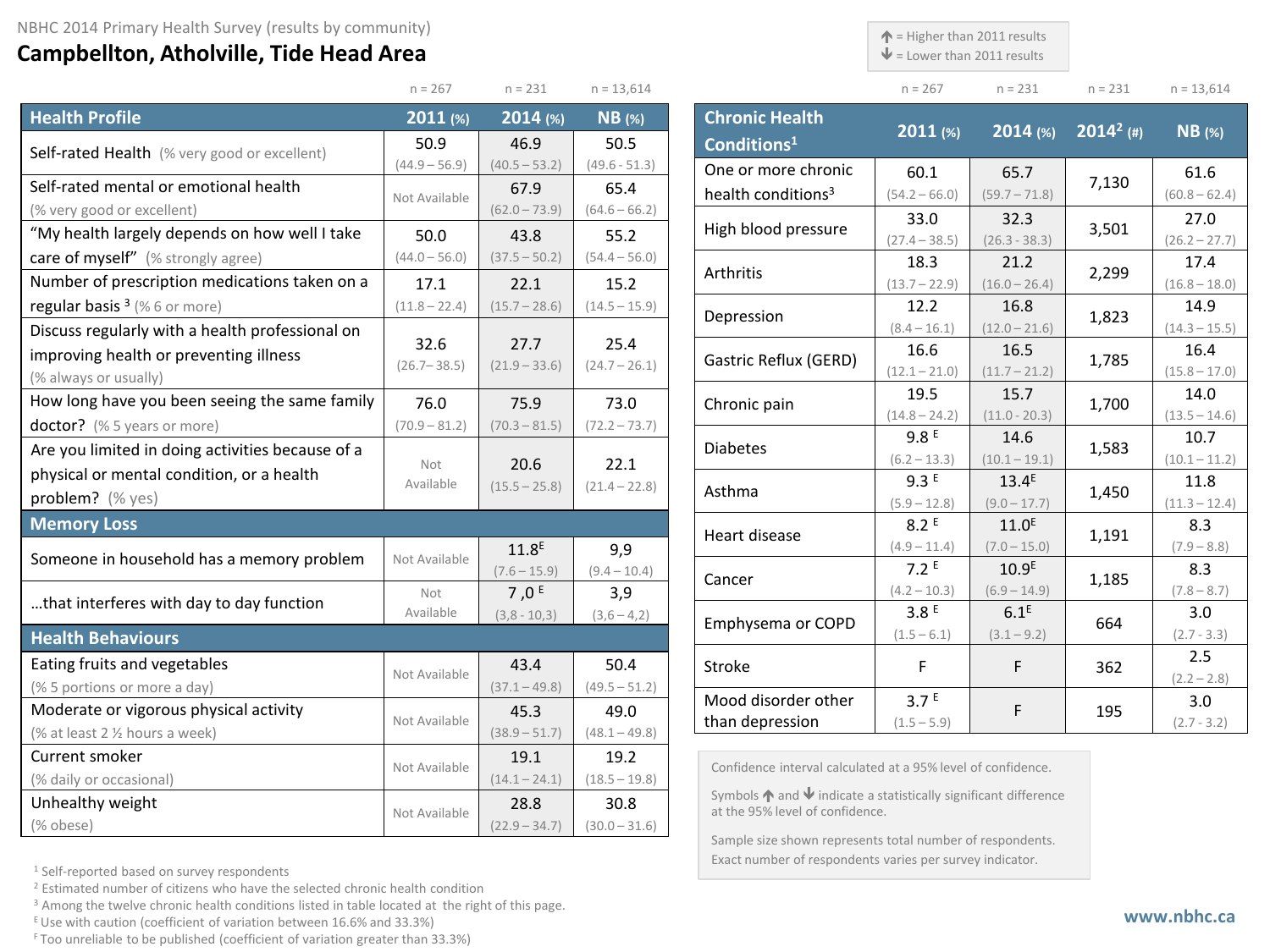|         | NBHC 2014 Primary Health Survey (results by community)<br><b>Campbellton, Atholville, Tide Head Area</b>                                                                                  |                             |                           | $B =$ Better than 2011 results<br>$W =$ Worse than 2011 results |                   |                         |
|---------|-------------------------------------------------------------------------------------------------------------------------------------------------------------------------------------------|-----------------------------|---------------------------|-----------------------------------------------------------------|-------------------|-------------------------|
|         |                                                                                                                                                                                           |                             | $n = 267$                 | $n = 231$                                                       | 1 to 33           | $n=13,614$              |
|         | <b>Primary Health Indicator</b>                                                                                                                                                           |                             | 2011                      | 2014                                                            | Rank <sup>2</sup> | <b>NB</b>               |
|         | <b>Accessibility</b><br>The ability of patients/clients to obtain care/service at the right place and the right time, based on respective needs, in the official language of their choice |                             |                           |                                                                 |                   |                         |
| $A-1$   | Has a personal family doctor (% yes)                                                                                                                                                      |                             | 95.7<br>$(93.3 - 98.1)$   | 94.6<br>$(91.7 - 97.5)$                                         | 13                | 92.1<br>$(91.7 - 92.5)$ |
| $A-2$   | Calling family doctor's office during regular practice hours (% very easy or somewhat easy)                                                                                               |                             | 79.4<br>$(74.5 - 84.3)$   | 78.6<br>$(73.2 - 84.0)$                                         | 17                | 78.3<br>$(77.6 - 79.0)$ |
| $A-3$   | Family doctor has extended office hours (after 5pm or on weekends) (% yes)                                                                                                                |                             | Not available             | 4.1 <sup>E</sup><br>$(1.5 - 6.7)$                               | 33                | 16.2<br>$(15.6 - 16.8)$ |
| $A - 4$ | Family doctor has an <b>after-hour arrangement</b> when office is closed $(\%$ yes)                                                                                                       |                             | $7.2^E$<br>$(4.1 - 10.3)$ | 5.4 <sup>E</sup><br>$(2.4 - 8.4)$                               | 33                | 18.2<br>$(17.5 - 18.9)$ |
|         |                                                                                                                                                                                           | (% on same day or next day) | 20.3<br>$(15.4 - 25.2)$   | 15.8<br>$(10.8 - 20.8)$                                         | 31                | 30.1<br>$(29.3 - 30.9)$ |
| $A-5$   | How quickly appointment can be made with family doctor                                                                                                                                    | (% within 5 days)           | 44.7<br>$(38.5 - 50.9)$   | 42.1<br>$(35.4 - 48.8)$                                         | 29                | 60.3<br>$(59.4 - 61.2)$ |
| $A-6$   | Nurse working with family doctor who is regularly involved in health care $(\%$ yes)                                                                                                      |                             | 17.9<br>$(13.3 - 22.5)$   | 14.2<br>$(9.6 - 18.7)$                                          | 33                | 27.5<br>$(26.7 - 28.3)$ |
| $A-7$   | Has access to a primary health team <sup>3</sup> (% yes)                                                                                                                                  |                             | 24.3<br>$(19.2 - 29.4)$   | 15.0<br>$(10.4 - 19.6)$                                         | 33                | 28.5<br>$(27.8 - 29.2)$ |
| $A-8$   | Wait time at the hospital emergency department (% less than 4 hours)                                                                                                                      |                             | 61.5<br>$(52.9 - 70.1)$   | 61.6<br>$(53.1 - 70.1)$                                         | 32                | 73.9<br>$(72.7 - 75.1)$ |
|         | How often citizens received the health care service they needed in the                                                                                                                    | English <sup>4</sup>        | 84.3<br>$(78.5 - 90.1)$   | 74.7<br>$(66.3 - 83.1)$                                         |                   | 95.2<br>$(94.8 - 95.6)$ |
| $A-9$   | official language of their choice<br>(% who always received service in language of preference)                                                                                            | French <sup>4</sup>         | 66.1<br>$(56.5 - 75.7)$   | 67.8<br>$(59.1 - 76.5)$                                         |                   | 72.6<br>$(71.0 - 74.2)$ |

 $2$  Indicator rank across 33 communities, from best (1) to worst (33)

<sup>3</sup> Primary health team: Has access to a family doctor and has access to either a nurse practitioner or a nurse or other health professionals at their family doctor's office

 $\frac{1}{2}$  Use with caution (coefficient of variation between 16.7% and 33.3%)

<sup>F</sup> Too unreliable to be published (coefficient of variation greater than 33.3%)

Confidence interval calculated at a 95% level of confidence.

Symbols **B** and **W** indicate a statistically significant difference at the 95% level of confidence.

Sample size shown represents total number of respondents. Exact number of respondents varies per survey indicator.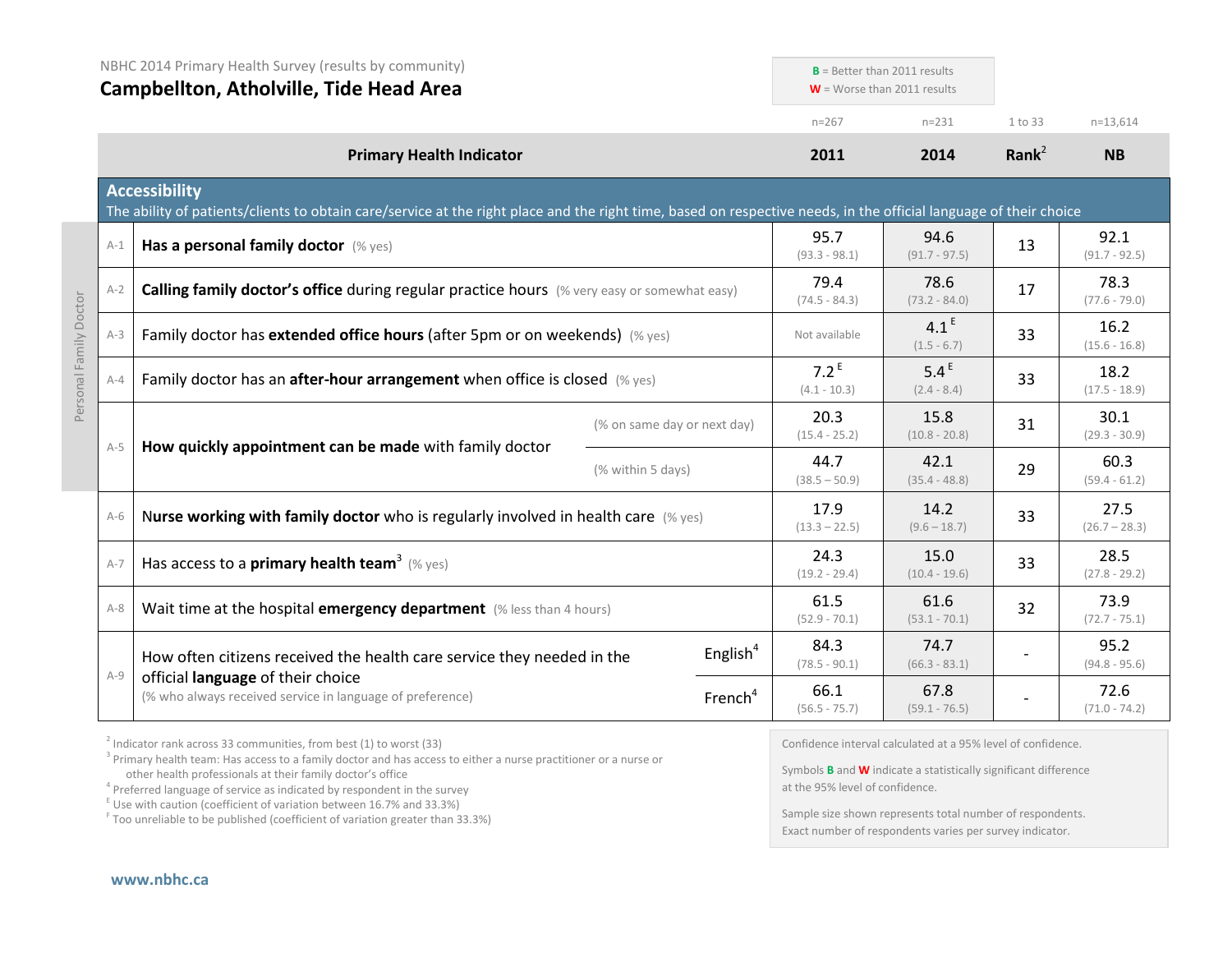| NBHC 2014 Primary Health Survey (results by community)<br><b>Campbellton, Atholville, Tide Head Area</b> |                                                                                                                                                                                                                       | $B =$ Better than 2011 results<br>$W =$ Worse than 2011 results |                              |                   |                            |
|----------------------------------------------------------------------------------------------------------|-----------------------------------------------------------------------------------------------------------------------------------------------------------------------------------------------------------------------|-----------------------------------------------------------------|------------------------------|-------------------|----------------------------|
|                                                                                                          |                                                                                                                                                                                                                       | $n = 267$                                                       | $n = 231$                    | 1 to 33           | $n=13,614$                 |
|                                                                                                          | <b>Primary Health Indicator</b>                                                                                                                                                                                       | 2011                                                            | 2014                         | Rank <sup>2</sup> | <b>NB</b>                  |
|                                                                                                          | <b>Appropriateness</b><br>Care/service provided is relevant to the patients'/clients' needs and based on established standards                                                                                        |                                                                 |                              |                   |                            |
| $Q-1$                                                                                                    | Adults 65 and over who received their flu shot in the last year $(\%$ yes)                                                                                                                                            | Not available                                                   | 70.7<br>$(59.0 - 82.4)$      | 17                | 70.6<br>$(69.2 - 72.0)$    |
| $Q-2$                                                                                                    | Adults with one or more of four select chronic health conditions <sup>5</sup> who had<br><b>measurements for blood pressure</b> in the past 12 months $(\%$ yes)                                                      | 92.8<br>$(88.2 - 97.4)$                                         | 88.0<br>$(81.7 - 94.3)$      | 25                | 91.3<br>$(90.6 - 92.0)$    |
| $Q-3$                                                                                                    | Adults with one or more of four select chronic health conditions <sup>5</sup> who had<br><b>measurements for cholesterol</b> in the past 12 months (% yes)                                                            | 78.5<br>$(71.1 - 85.8)$                                         | 78.4<br>$(70.5 - 86.3)$      | 13                | 76.3<br>$(75.2 - 77.4)$    |
| $Q - 4$                                                                                                  | Adults with one or more of four select chronic health conditions <sup>5</sup> who had<br><b>measurements for blood sugar in the past 12 months</b> (% yes)                                                            | 75.3<br>$(67.6 - 83.0)$                                         | 74.7<br>$(66.3 - 83.1)$      | 20                | 73.9<br>$(72.8 - 75.0)$    |
| $Q-5$                                                                                                    | Adults with one or more of four select chronic health conditions <sup>5</sup> who had<br><b>measurements for body weight</b> in the past 12 months (% yes)                                                            | 58.2<br>$(49.5 - 66.9)$                                         | 58.4<br>$(48.8 - 68.0)$      | 17                | 59.3<br>$(58.0 - 60.6)$    |
| $Q-6$                                                                                                    | How often family doctor helps citizens coordinate the care from other health care<br>providers and places (% always)                                                                                                  | 65.2<br>$(57.6 - 72.7)$                                         | 67.6<br>$(59.9 - 75.3)$      | 24                | 70.7<br>$(69.7 - 71.7)$    |
|                                                                                                          | <b>Effectiveness</b>                                                                                                                                                                                                  |                                                                 |                              |                   |                            |
| $Q - 7$                                                                                                  | Care/service, intervention or action achieves the desired results<br>Citizens with a chronic health condition <sup>7</sup> who are confident in controlling and managing<br>their health condition (% very confident) | 39.4<br>$(32.7 - 46.9)$                                         | 44.1<br>$(36.4 - 51.8)$      | 10                | 42.2<br>$(41.2 - 43.2)$    |
| <b>Safety</b>                                                                                            | Potential risks of an intervention or the environment are avoided or minimized                                                                                                                                        |                                                                 |                              |                   |                            |
| $Q - 8$                                                                                                  | Citizens with a chronic health condition <sup>7</sup> who know what each of their prescribed<br><b>medications do</b> (% strongly agree)                                                                              | 38.7<br>$(31.2 - 46.2)$                                         | 31.6<br>$(24.1 - 39.1)$      | 28                | 47.7<br>$(46.6 - 48.8)$    |
| $Q-9$                                                                                                    | Was harmed due to a medical error or mistake as a result of health care services<br>received in the last 12 months (excluding hospital stay) $(\%$ yes)                                                               | $4.1^{E,6}$<br>$(1.7 - 6.5)$                                    | $4.6^{E,6}$<br>$(1.9 - 7.3)$ |                   | $2.7^{6}$<br>$(2.4 - 3.0)$ |

<sup>2</sup> Indicator rank across 33 communities, from best (1) to worst (33)<br><sup>5</sup> Self-reported by respondent: Diabetes, heart disease, stroke or high blood pressure

 $6$  For this type of indicator, a "better" result is achieved when the indicator has a "lower" value

<sup>7</sup> Self-reported by respondent: Arthritis, asthma, cancer, chronic pain, depression, diabetes, emphysema or COPD, gastric reflux (GERD), heart disease, high blood pressure or hypertension, mood disorder other than depression, or stroke E Use with caution (coefficient of variation between 16.7% and 33.3%)

Confidence interval calculated at a 95% level of confidence.

Symbols **B** and **W** indicate a statistically significant difference at the 95% level of confidence.

Sample size shown represents total number of respondents. Exact number of respondents varies per survey indicator.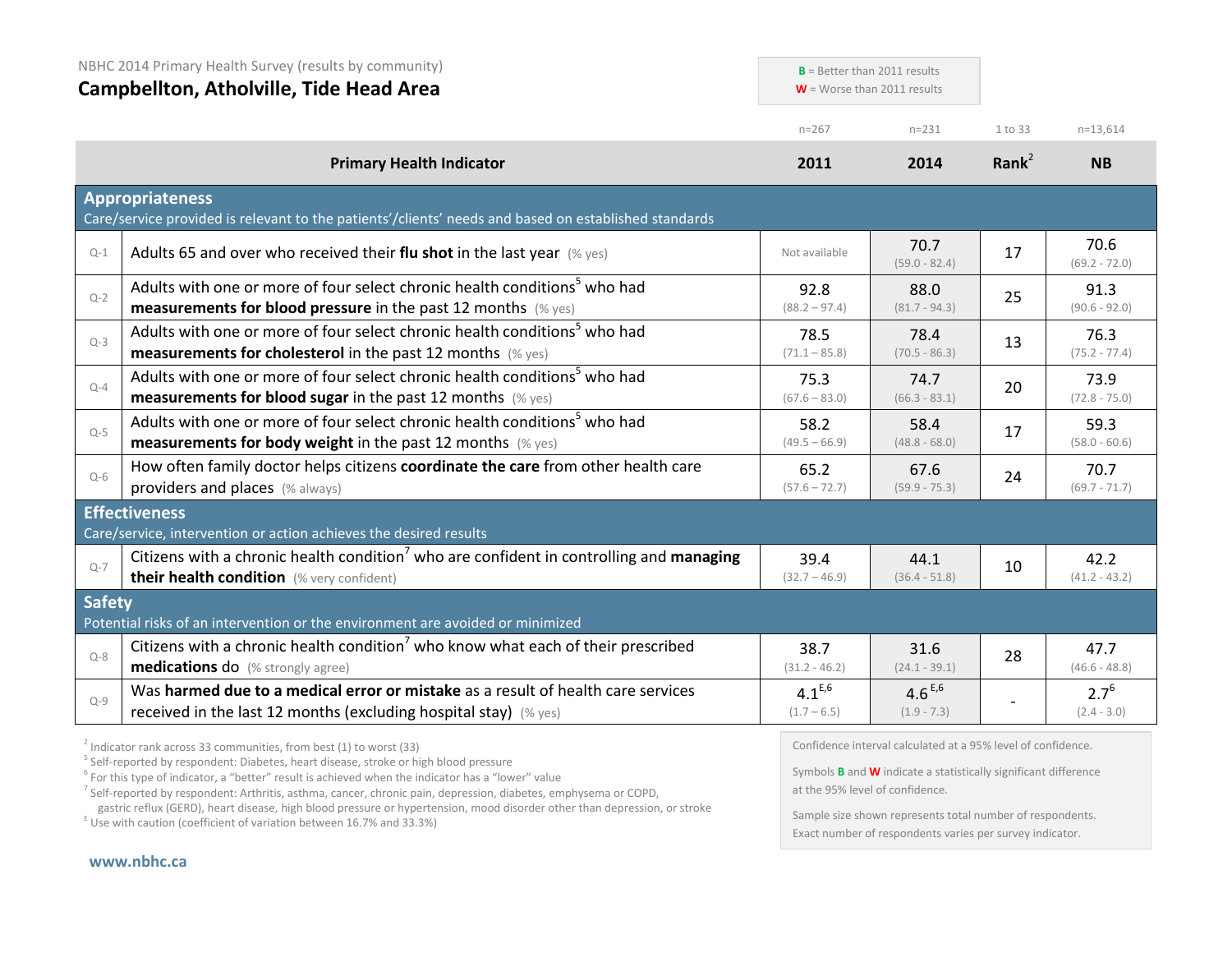|  |  | NBHC 2014 Primary Health Survey (results by community) |
|--|--|--------------------------------------------------------|
|--|--|--------------------------------------------------------|

**Campbellton, Atholville, Tide Head Area**

| Campbeliton, Atholyille, Tide Head Area |                                                                                                                            |                                    | $W =$ Worse than 2011 results       |                |                               |
|-----------------------------------------|----------------------------------------------------------------------------------------------------------------------------|------------------------------------|-------------------------------------|----------------|-------------------------------|
|                                         |                                                                                                                            | $n = 267$                          | $n = 231$                           | 1 to 33        | $n=13,614$                    |
|                                         | <b>Primary Health Indicator</b>                                                                                            | 2011                               | 2014                                | Rank $^2$      | <b>NB</b>                     |
|                                         | <b>Efficiency</b><br>Achieving the desired results with the most cost-effective use of resources                           |                                    |                                     |                |                               |
| $Q - 10$                                | Model of care used most often when sick or in need of care from a health professional<br>(% hospital emergency department) | $29.5^6$<br>$(23.9 - 35.1)$        | $24.2^6$<br>$(18.7 - 29.7)$         | 29             | $11.5^{6}$<br>$(11.0 - 12.0)$ |
| $Q-11$                                  | Has used Tele-Care or other telephone information lines in the last 12 months $(\%$ yes)                                   | 7.3 <sup>E</sup><br>$(4.2 - 10.4)$ | 8.6 <sup>E</sup><br>$(5.0 - 12.2)$  | $\overline{7}$ | 7.4<br>$(7.0 - 7.8)$          |
|                                         | <b>Use of services</b><br>Using primary health services in the last 12 months                                              |                                    |                                     |                |                               |
| $U-1$                                   | Visited a personal family doctor (% yes)                                                                                   | 84.3<br>$(79.9 - 88.7)$            | 79.8<br>$(74.7 - 84.9)$             | 22             | 80.3<br>$(79.6 - 81.0)$       |
| $U-2$                                   | Visited a hospital emergency department (% yes)                                                                            | 49.1<br>$(43.1 - 55.1)$            | 54.5<br>$(48.1 - 60.9)$             | 6              | 41.3<br>$(40.5 - 42.1)$       |
| $U-3$                                   | Visited a specialist (% yes)                                                                                               | Not available                      | 61.9<br>$(55.7 - 68.1)$             | 6              | 56.4<br>$(55.6 - 57.2)$       |
| $U-4$                                   | Visited an after-hours clinic or a walk-in clinic (% yes)                                                                  | 9.4 <sup>E</sup><br>$(5.9 - 12.9)$ | 12.6 <sup>E</sup><br>$(8.3 - 16.9)$ | 27             | 24.3<br>$(23.6 - 25.0)$       |
| $U-5$                                   | Visited an alternative practitioner (% yes)                                                                                | Not available                      | 24.2<br>$(18.7 - 29.7)$             | 16             | 25.2<br>$(24.5 - 25.9)$       |
| $U-6$                                   | Visited a community health centre (% yes)                                                                                  | 4.8 <sup>E</sup><br>$(2.2 - 7.4)$  | 6.9 <sup>E</sup><br>$(3.7 - 10.1)$  | 18             | 6.9<br>$(6.5 - 7.3)$          |
| $U - 7$                                 | Used ambulance services (% yes)                                                                                            | F                                  | 9.1 <sup>E</sup><br>$(5.4 - 12.8)$  | 6              | 5.7<br>$(5.3 - 6.1)$          |
| $U-8$                                   | Visited a nurse practitioner (% yes)                                                                                       | F                                  | 5.7 <sup>E</sup><br>$(2.8 - 8.6)$   | 24             | 7.7<br>$(7.3 - 8.1)$          |
| $U-9$                                   | Visited a health professional at a <b>private clinic</b> (% yes)                                                           | Not available                      | 20.3<br>$(15.2 - 25.4)$             | 23             | 23.7<br>$(23.0 - 24.4)$       |

 $2$  Indicator rank across 33 communities. Under "efficiency" the rank is from best (1) to worst (33). Under "use of services" the rank is from highest (1) to lowest (33).

<sup>6</sup> For this type of indicator, a "better" result is achieved when the indicator has a "lower" value  $E$ <sup>E</sup> Use with caution (coefficient of variation between 16.7% and 33.3%)

 $F$  Too unreliable to be published (coefficient of variation greater than 33.3%)

Confidence interval calculated at a 95% level of confidence.

**B** = Better than 2011 results

Symbols **B** and **W** indicate a statistically significant difference at the 95% level of confidence.

Sample size shown represents total number of respondents. Exact number of respondents varies per survey indicator.